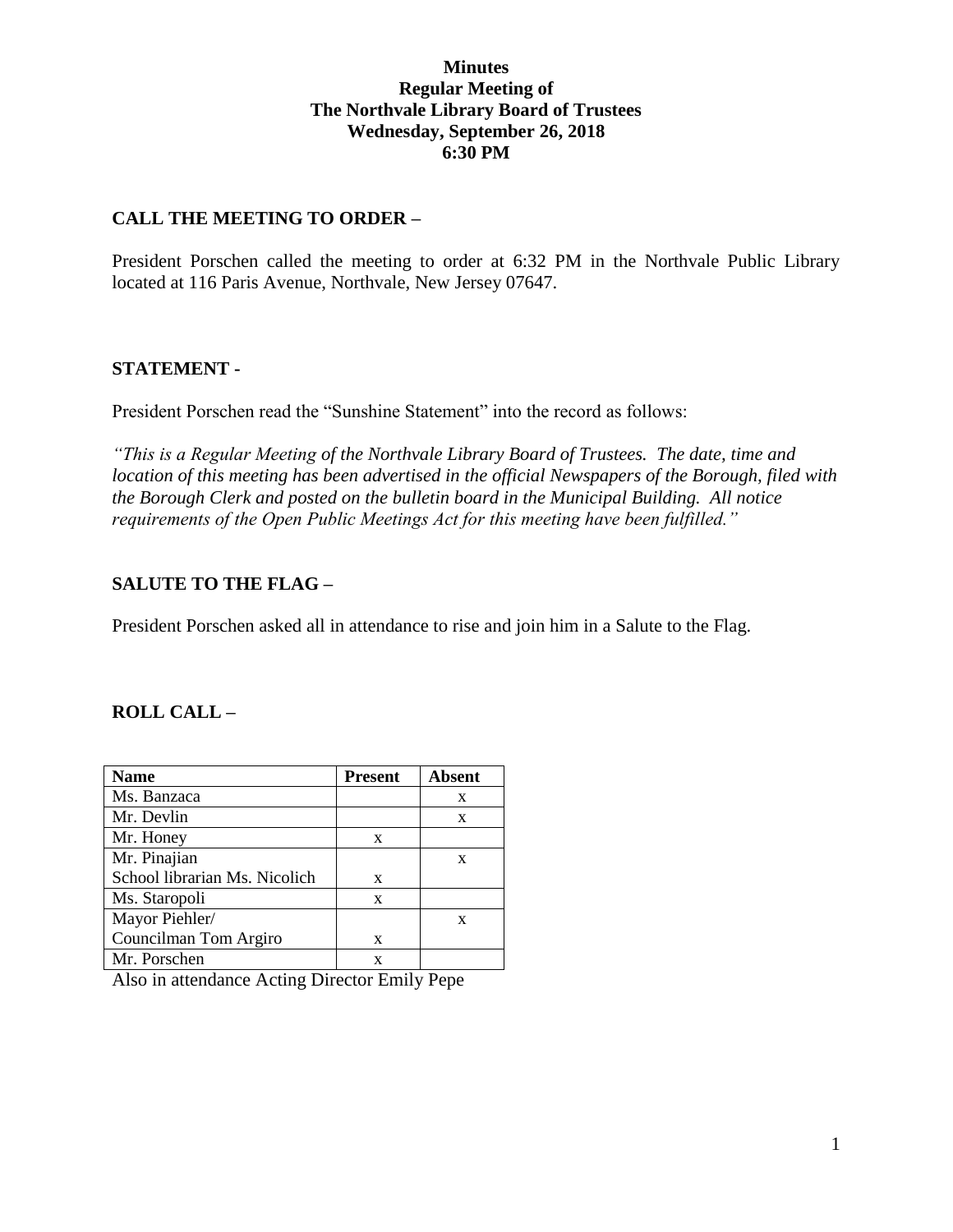### **APPROVAL OF MINUTES**

Resolved to approve the minutes from the August 22, 2018 regular board meeting which includes the budget.

| <b>Name</b>   | <b>ACTION</b> | <b>YES</b> | NO | <b>ABSENT</b> | <b>ABSTAIN</b> |
|---------------|---------------|------------|----|---------------|----------------|
| Ms. Banzaca   |               |            |    | X             |                |
| Mr. Devlin    |               |            |    | X             |                |
| Mr. Honey     |               | X          |    |               |                |
| Mr. Pinajian  |               |            |    |               |                |
| Ms. Nicolich  |               | X          |    |               |                |
| Ms. Staropoli | motion        | X          |    |               |                |
| Mayor Piehler |               |            |    |               |                |
| Mr. Argiro    |               | X          |    |               |                |
| Mr. Porschen  | second        | X          |    |               |                |

The minutes were adopted on a roll call vote as follows:

Resolved to approve the minutes from the September 19, 2018 special board meeting.

The minutes were adopted on a roll call vote as follows:

| <b>Name</b>   | <b>ACTION</b> | <b>YES</b> | NO | <b>ABSENT</b> | <b>ABSTAIN</b> |
|---------------|---------------|------------|----|---------------|----------------|
| Ms. Banzaca   |               |            |    | X             |                |
| Mr. Devlin    |               |            |    | X             |                |
| Mr. Honey     |               | X          |    |               |                |
| Mr. Pinajian  |               |            |    |               |                |
| Ms. Nicolich  |               | X          |    |               |                |
| Ms. Staropoli | motion        | X          |    |               |                |
| Mayor Piehler |               |            |    |               |                |
| Mr. Argiro    |               | X          |    |               |                |
| Mr. Porschen  | second        | X          |    |               |                |

### **GENERAL DISCUSSION –**

The board discussed the past special meeting on the strategic plan and the possibility of sending out a community survey to get ideas from the public.

Ms. Staropoli discussed how the personnel committee is still searching for the right candidate for the position of director. Interviewing will continue.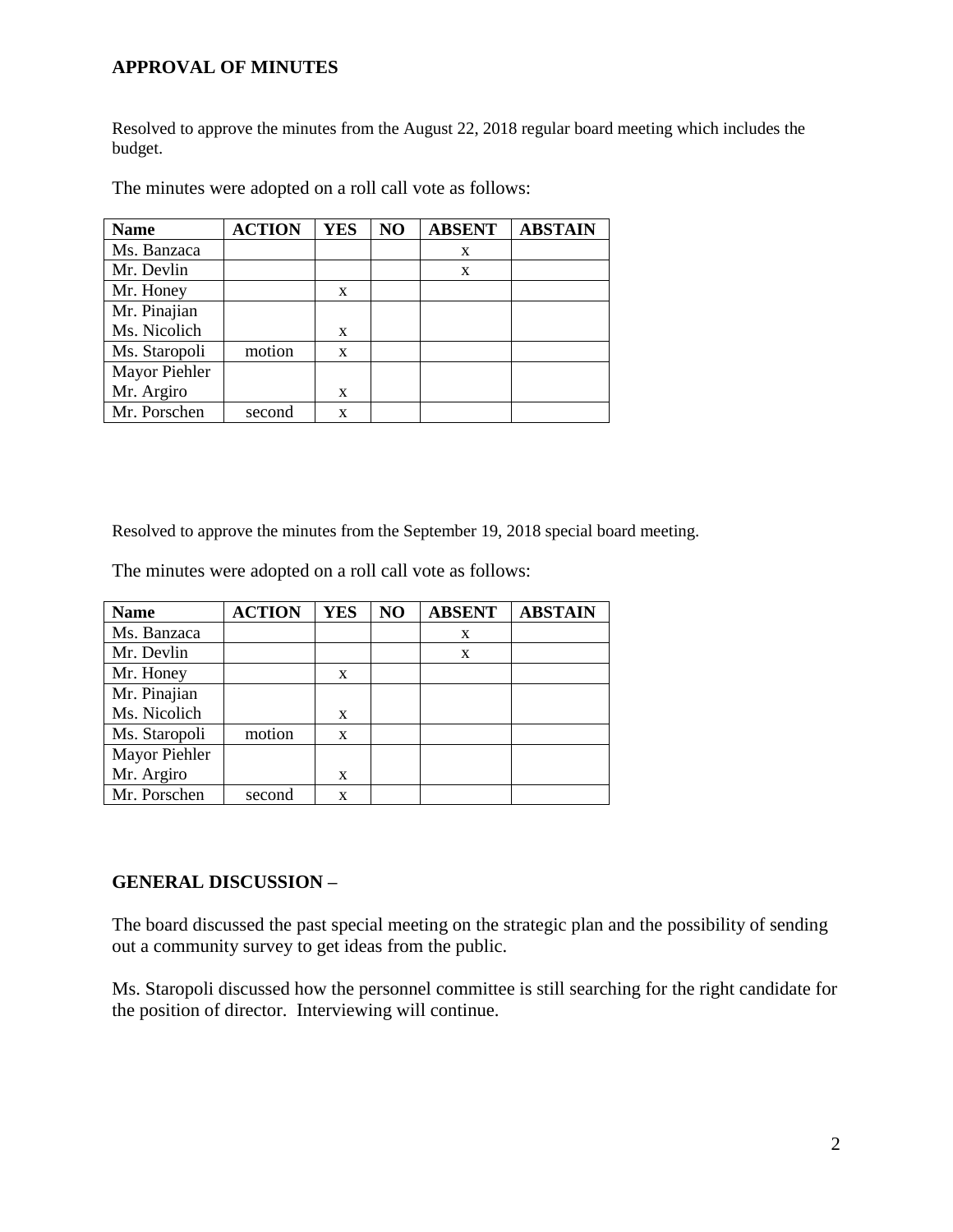## **Director's Report**

Personnel

- Applications for the position of Library Director are still being accepted by the Personnel Committee.
- One of our library assistants has submitted her resignation. Her last day [Saturday] will be September 29.
- An ad has been placed on BCCLS wanted ads for a new part-time library assistant on 9/11/2018. Emily is receiving resumes and conducting interviews.

| <b>Program Attendance Summary</b> |                  |                  |                |                |  |  |  |
|-----------------------------------|------------------|------------------|----------------|----------------|--|--|--|
| Event/Program                     | Children         | <b>Teens</b>     | <b>Adults</b>  | Total          |  |  |  |
| <b>Reading Buddies</b>            | $\mathbf{1}$     | $\mathbf{1}$     | $\mathbf{1}$   | 3              |  |  |  |
| Dungeons & Dragons                | $\overline{2}$   | $\mathbf{1}$     | $\overline{0}$ | 3              |  |  |  |
| DIY: Cricut                       | $\boldsymbol{0}$ | $\overline{2}$   | 6              | 8              |  |  |  |
| <b>STEM Robotics</b>              | 3                | 5                | $\overline{4}$ | 12             |  |  |  |
| Read to a Dog                     | $\overline{2}$   | $\boldsymbol{0}$ | $\overline{2}$ | $\overline{4}$ |  |  |  |
| <b>Gaming Tournament</b>          | 3                | 3                | $\overline{2}$ | 8              |  |  |  |
| <b>Reading Buddies</b>            | $\overline{2}$   | $\mathbf{1}$     | $\overline{2}$ | 5              |  |  |  |
| Hawaiian Craft                    | 5                | $\mathbf{1}$     | 3              | 9              |  |  |  |
| <b>Story Time</b>                 | $\mathbf{1}$     | $\overline{0}$   | $\mathbf{1}$   | $\overline{2}$ |  |  |  |
| <b>Snap Circuits</b>              | 5                | 3                | 8              | 16             |  |  |  |
| Zumba                             | $\overline{0}$   | $\overline{0}$   | 5              | 5              |  |  |  |
| Kids' Dance Workshop              | 5                | $\mathbf{1}$     | $\overline{4}$ | 10             |  |  |  |
| <b>End of Summer Celebration</b>  | 5                | $\overline{2}$   | $\overline{7}$ | 14             |  |  |  |
| World Language Story Time         | $\mathbf{1}$     | $\overline{0}$   | $\mathbf{1}$   | $\overline{2}$ |  |  |  |
| Dungeons & Dragons                | 3                | $\overline{2}$   | $\overline{2}$ | 7              |  |  |  |
| <b>Canvas Painting</b>            | $\mathbf{0}$     | $\theta$         | 6              | 6              |  |  |  |
| <b>Scratch Programming</b>        | 3                | $\overline{0}$   | 3              | 6              |  |  |  |
| Read to a Dog                     | 3                | $\boldsymbol{0}$ | 3              | 6              |  |  |  |
| <b>Gaming Tournament</b>          | 6                | 8                | 5              | 19             |  |  |  |
| Clay Crafting Class               | 12               | $\mathbf{0}$     | 7              | 19             |  |  |  |
| DIY Animal magnets                | 10               | $\overline{0}$   | 5              | 15             |  |  |  |
| <b>DIY Turtle Weave</b>           | 10               | $\boldsymbol{0}$ | 5              | 15             |  |  |  |
| 3D Printing                       | $\mathbf{1}$     | $\mathbf{1}$     | $\overline{2}$ | $\overline{4}$ |  |  |  |

Programming: August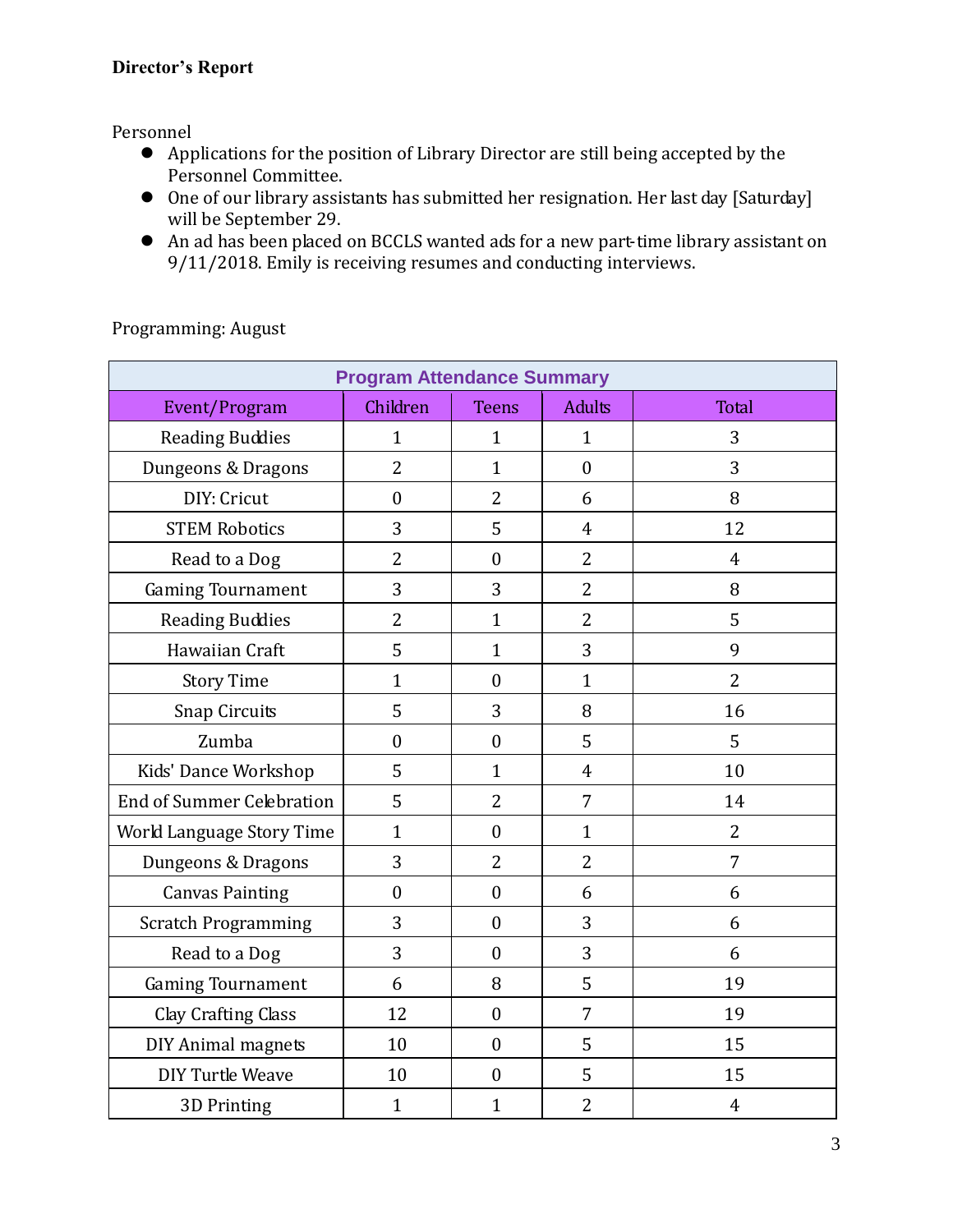| Ice Cream Mosaic             |     |     |     |
|------------------------------|-----|-----|-----|
| <b>Summer Movie</b>          |     |     |     |
| <b>DIY Corner Book Marks</b> |     |     |     |
| Drawing Workshop             |     |     |     |
| <b>Gaming Tournament</b>     |     |     | 14  |
| <b>TOTALS</b>                | 102 | 100 | 242 |

Administrative

- Library Cards: 1,555 patrons registered as of September 20, 2018. 18 new cards since the August report.
- Proposed holiday closings for 2019 [attached]. Please note that I have recommended to remove "Lincoln's Birthday" and replace it with the day after Thanksgiving.

Staff Development

- $\bullet$  Staff met for a meeting on September 10<sup>th</sup>.
- Emily will be attending Back to School Night (Gr. 4-8) on Sept. 20 @ 7 PM
- May will be attending Back to School Night (Gr. K-3) on Sept. 27 @ 7 PM

# BCCLS

- BCCLS Delivery Task Force (DTF) has been tasked with finding new alternatives for a delivery service for BCCLS. It is projected that Library Link NJ will no longer be in service by June 2019.
- DTF, however, is strongly recommending to install their own, in-house delivery system at an approximate cost of \$*9,000* per year (to be billed quarterly).
- I strongly agree that an in-house delivery system will be the most cost effective, longterm, for our library and BCCLS as a whole. The ideas and costs will be introduced at System Council on Sept. 27<sup>th</sup>.

Building and Grounds

DPW fixed the children's room air conditioner.

Still awaiting DPW to fix the Book Drop & light in children's room closet.

Programming

- Summer Reading went very well! Our numbers showed great improvement from prior years. *[see info graphic].* Emily & the Library staff are very proud of these statistics.
- $\bullet$  Our overall program attendance increased from 600 to 1,036, 73% growth. The number of books read increased from 345 to 1,191, over 240% growth. Our registration numbers also showed an increase from 102 to 140 [number reflects registrations for children, teens and adults], a 37% increase.

Strategic Planning

- The Strategic Planning Committee will continue to meet with and focus on capital improvements.
- The committee met on, August 28<sup>th</sup> with architect Roy Sokoloski, and discussed,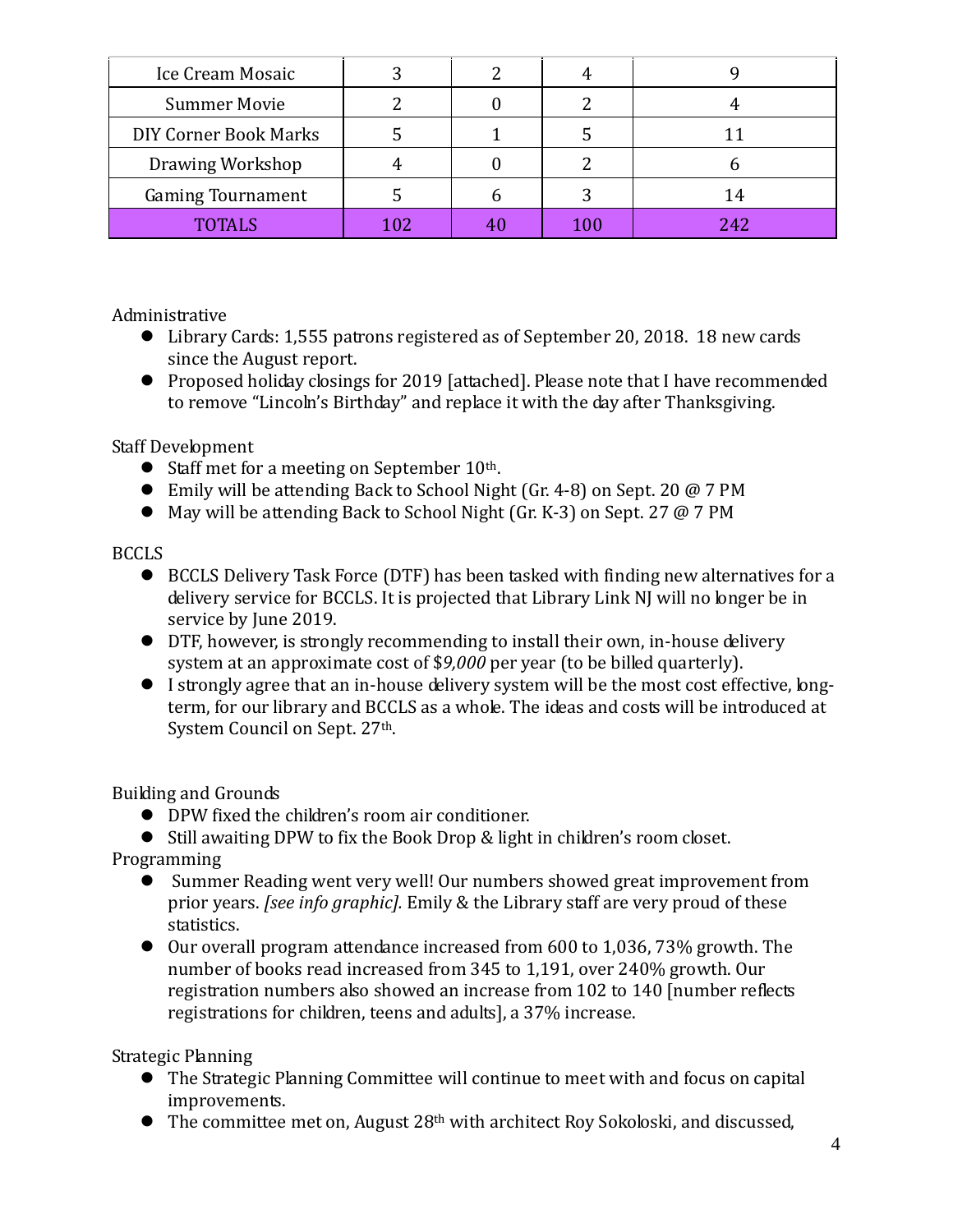Roy's proposal. It was decided by the committee that the board should view his proposal and listen to a brief presentation of phases and work needed.

 We have \$150,000 that needs to be added to a Capital Fund and spent and/or earmarked to be spent by 2022.

# **Treasurer's Report**

See attached budget

We are 2% under budget as of this date.

# **ROLL CALL VOTES –**

Resolved to approve the claims list for the month of September in the amount of \$2,755.23

The resolution was adopted on a roll call vote as follows:

| <b>Name</b>   | <b>ACTION</b> | <b>YES</b> | NO | <b>ABSENT</b> | <b>ABSTAIN</b> |
|---------------|---------------|------------|----|---------------|----------------|
| Ms. Banzaca   |               |            |    | X             |                |
| Mr. Devlin    |               |            |    | X             |                |
| Mr. Honey     | second        | X          |    |               |                |
| Mr. Pinajian  |               |            |    |               |                |
| Ms. Nicolich  |               | X          |    |               |                |
| Ms. Staropoli | motion        | X          |    |               |                |
| Mayor Piehler |               |            |    |               |                |
| Mr. Argiro    |               | X          |    |               |                |
| Mr. Porschen  |               | X          |    |               |                |

Resolved to approve the replenishment of the petty cash for \$75

The resolution was adopted on a roll call vote as follows:

| <b>Name</b>   | <b>ACTION</b> | <b>YES</b> | NO | <b>ABSENT</b> | <b>ABSTAIN</b> |
|---------------|---------------|------------|----|---------------|----------------|
| Ms. Banzaca   |               |            |    | X             |                |
| Mr. Devlin    |               |            |    | X             |                |
| Mr. Honey     |               | X          |    |               |                |
| Mr. Pinajian  |               |            |    |               |                |
| Ms. Nicolich  |               | X          |    |               |                |
| Ms. Staropoli | motion        | X          |    |               |                |
| Mayor Piehler |               |            |    |               |                |
| Mr. Argiro    |               | X          |    |               |                |
| Mr. Porschen  | second        | X          |    |               |                |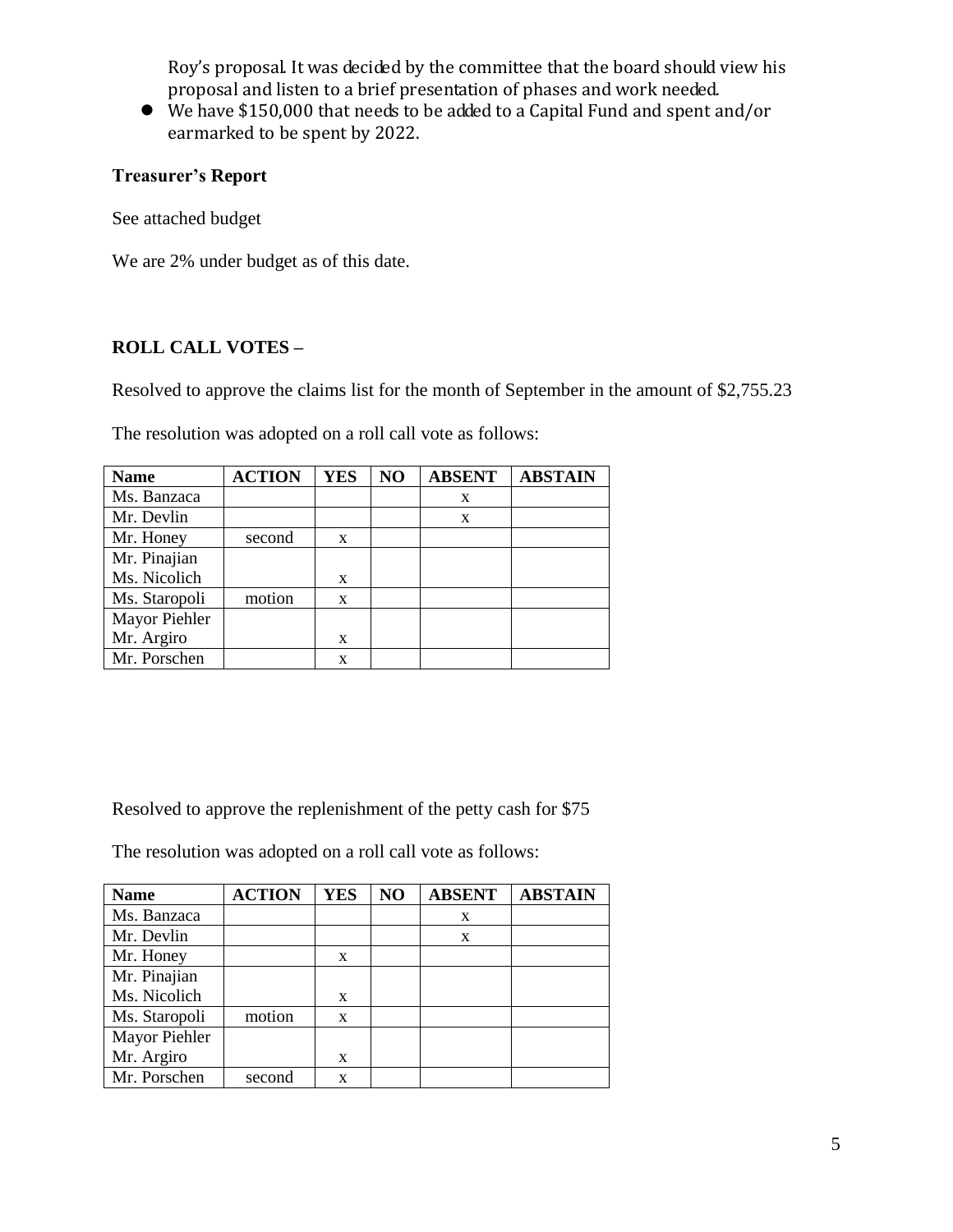Resolved to approve the hiring of ALSA architecture LLC, Roy Sokoloski, AIA, President and the fee for Basic Services in Phase 1 charged as a fixed lump sum of \$5,500.

| <b>Name</b>   | <b>ACTION</b> | <b>YES</b> | N <sub>O</sub> | <b>ABSENT</b> | <b>ABSTAIN</b> |
|---------------|---------------|------------|----------------|---------------|----------------|
| Ms. Banzaca   |               |            |                | X             |                |
| Mr. Devlin    |               |            |                | X             |                |
| Mr. Honey     | second        | X          |                |               |                |
| Mr. Pinajian  |               |            |                |               |                |
| Ms. Nicolich  |               | X          |                |               |                |
| Ms. Staropoli | motion        | X          |                |               |                |
| Mayor Piehler |               |            |                |               |                |
| Mr. Argiro    |               | X          |                |               |                |
| Mr. Porschen  |               | X          |                |               |                |

The resolution was adopted on a roll call vote as follows:

Resolved to approve the new Proposed holiday closings for 2019 to remove "Lincoln's Birthday" and replace it with the day after Thanksgiving.

The resolution was adopted on a roll call vote as follows:

| <b>Name</b>   | <b>ACTION</b> | <b>YES</b> | NO | <b>ABSENT</b> | <b>ABSTAIN</b> |
|---------------|---------------|------------|----|---------------|----------------|
| Ms. Banzaca   |               |            |    | X             |                |
| Mr. Devlin    |               |            |    | X             |                |
| Mr. Honey     |               | X          |    |               |                |
| Mr. Pinajian  |               |            |    |               |                |
| Ms. Nicolich  |               | X          |    |               |                |
| Ms. Staropoli | motion        | X          |    |               |                |
| Mayor Piehler |               |            |    |               |                |
| Mr. Argiro    |               | X          |    |               |                |
| Mr. Porschen  | second        | X          |    |               |                |

Resolved to approve the hiring of a library assistant for 8-15 hours at a rate of \$14 per hour.

The resolution was adopted on a roll call vote as follows:

| <b>Name</b>   | <b>ACTION</b> | <b>YES</b> | NO | <b>ABSENT</b> | <b>ABSTAIN</b> |
|---------------|---------------|------------|----|---------------|----------------|
| Ms. Banzaca   |               |            |    | X             |                |
| Mr. Devlin    |               |            |    | X             |                |
| Mr. Honey     | second        | X          |    |               |                |
| Mr. Pinajian  |               |            |    |               |                |
| Ms. Nicolich  |               | X          |    |               |                |
| Ms. Staropoli | motion        | X          |    |               |                |
| Mayor Piehler |               |            |    |               |                |
| Mr. Argiro    |               | X          |    |               |                |
| Mr. Porschen  |               | X          |    |               |                |